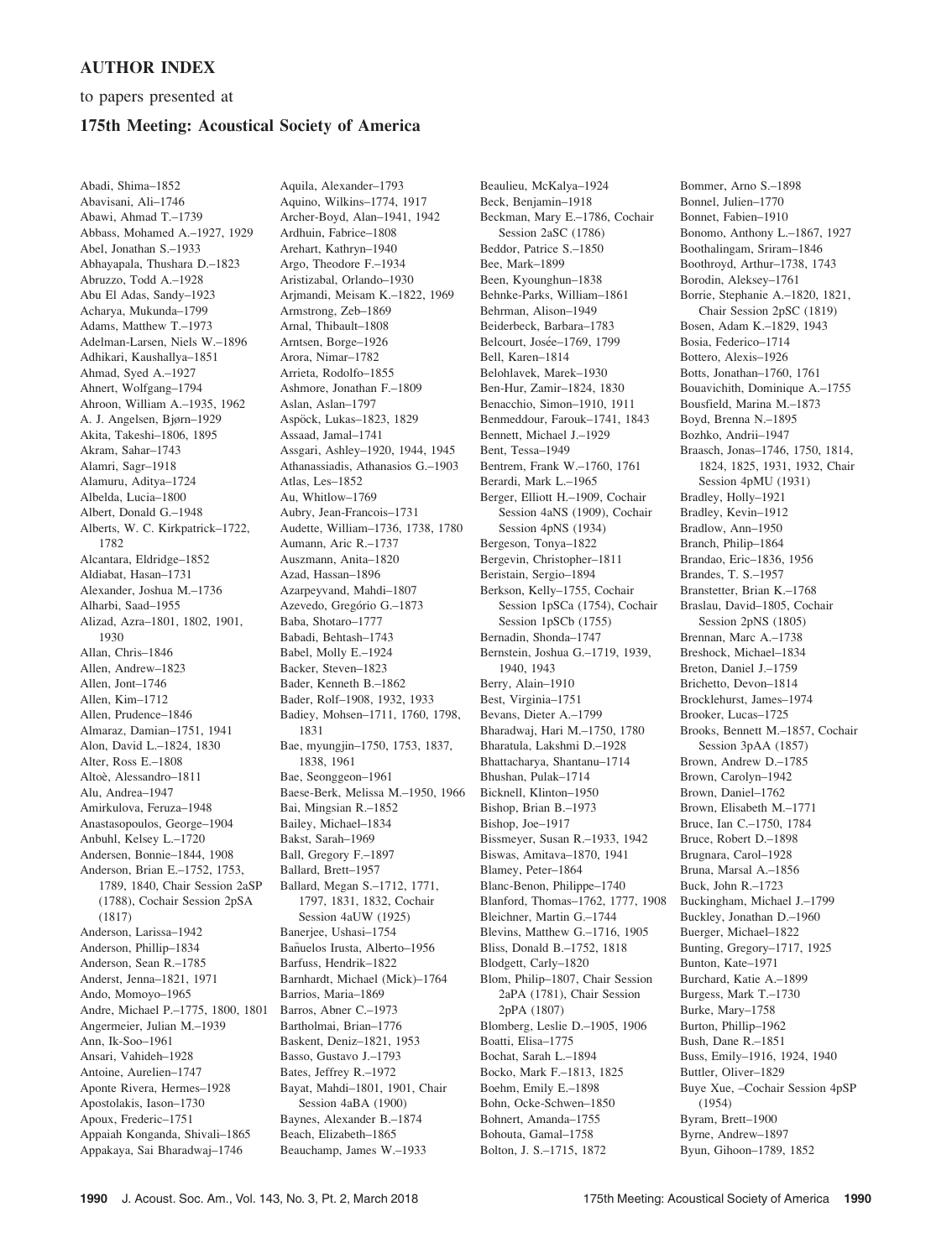Cabrera, Densil–1725 Cáceres Arandia, Natalia-1966 Caclin, Anne–1749 Calamia, Paul–1737, 1910 Calandruccio, Lauren–1814 Calder, John–1895 Caldwell, Hugo–1725 Caldwell, Meredith–1865 Callot, Virginie–1911 Calloway, Ian C.–1966 Campbell, Adam R.–1935 Campbell, Heather–1952 Canepa, Gaetano–1972 Canfield-Dafilou, Elliot K.–1933 Cantrell, Cherise–1908 Caplow, Nancy J.–1757 Capone, Dean–1918 Caramiaux, Baptiste–1745 Carcagno, Samuele–1915 Carlisle, Robert–1872 Carlson, Brock–1751, 1814 Carlson, Jessica E.–1801, 1929 Carlyon, Robert P.–1941, 1942 Carney, Laurel H.–1846, 1963 Carter, Brittney–1751 Carter, Caitlin–1929 Carter, Steven–1828 Cartron, Jenna M.–1818 Case, Alexander U.–1932 Casebeer, Christopher N.–1737, 1825 Caton, Samuel T.–1948 Catton, Anna C.–1829 Cavar, Malgorzata E.–1967 Celli, Paolo–1917 Celmer, Robert–1793 Cerana, Lars–1808 Chabot, Samuel–1750 Chambers, Ann F.–1902 Champlin, Craig A.–1963 Chandrasekaran, Sri Nivas–1975 Chapman, N. Ross–1770 Charaziak, Karolina–1811 Chatterjee, Chandrima–1918 Chatterjee, Monita–1942 Chatzi, Eleni–1713 Chaudhari, Shreyas–1955 Chaytor, Jason D.–1771 Chen, Baowei–1845 Chen, Chuyi–1753, 1928 Chen, Hanchi–1823 Chen, Hong–1732 Chen, Johnny L.–1716 Chen, Keyu–1836 Chen, Lele–1813 Chen, Pei-Tai–1867 Chen, Shigao–1900 Chen, Yenhao–1776 Cheng, Andrew–1922 Cheng, Bing–1746 Cheng, Gong–1895 Cheng, Wenting–1780 Cheong, Sei-Him–1974 Cheung, Steven W.–1721 Chiarito, Vincent P.–1818 Chiea, Rafael–1943 Chitoran, Ioana–1953 Cho, Seongil–1852 Chockalingam, Ganz–1736 Choi, Inyong–1962 Choi, Jeung-Yoon–1869

Choi, Minkyoung–1950 Choi, Yonghwa–1852 Chong, Adam J.–1971 Christensen-Dalsgaard, Jakob–1899 Christian, Andrew–1812 Chu, Brian–1927 Chu, Kevin M.–1943 Chung, Andy–1894 Church, Charles C.–1833 Churu, Habel G.–1713 Ciccarello, Beau–1725 Clain, Alex E.–1751 Clark, Cathy Ann–1975 Clark, Kelli–1938 Clavier, Odile–1736, 1738, 1780, Cochair Session 1pNS (1736) Clay, Ryan–1776 Cleveland, Robin–1927 Clopper, Cynthia G.–1969 Cloud, Steven–1870 Colburn, H. Steven–1784 Cole, Pamela–1869 Coleman, John S.–1969 Collazos-Burbano, David A.–1960 Collier, Sandra L.–1722, Cochair Session 1aSP (1722), Cochair Session 1pSP (1758) Collins, Leslie M.–1943 Colonius, Tim–1861 Colosi, John A.–1734, Chair Session 2aAOb (1772) Conant, David A.–1792 Congedo, Marina–1732 Conroy, Christopher–1751 Conte, Dean–1727 Cook, Conor P.–1907 Cook, Daniel–1855, 1856 Cook, Mylan R.–1759 Cooper, Jennifer–1975 Copley, David C.–1714 Cordioli, Julio A.–1750, 1804, 1873, 1943 Cormack, John M.–1802 Costanzo, Francesco–1753 Cotter, Emma D-1957 Cottingham, James P.–1733, 1843, Chair Session 3aMU (1842) Cottrell, Tyler–1793 Coussios, Constantin–1834, 1872, 1927 Coviello, Christian–1872 Cowan, Nicole–1801, 1929 Cox, Michael T.–1929 Crake, Calum–1872 Crawford, Steven–1825 Crawford, Steven E.–1813 Cristini, Paul–1926, 1975 Crum, Lawrence A.–1834 Cruz, Robert–1968 Cudequest, Brandon–1764 Cui, Shichao–1947 Culnan, John–1967 Culver, R. Lee–Cochair Session 3aSP (1851), Cochair Session 3pSP (1871) Dahl, Jeremy J.–1900 Dahl, Peter H.–1770, 1799 Dahlbom, David A.–1746 Dahlquist, Martin–1742 Dalbert, Adrian–1778 Dall'Osto, David R.–1770, 1799

Dana, Edmund L.–1922 Daniel, Timothy D.–1718, 1739, 1843, 1854 Dannemann, Fransiska K.–1807 D'Antonio, Peter–1724 Daraio, Chiara–1713, 1917 Dare, Tyler P.–1818 Darjaa, Sakhia–1869 Darnton, Aaron–1762, Chair Session 1pUW (1762) Dau, Torsten–1744, 1916 Daugherty, James F.–1842 Davenport, Ellis–1970 David, Marion–1964 Davidson, Lisa S.–1721 Davies, Patricia–1781, 1937 Davies, Patrick–1736 Davies-Venn, Evelyn E.–1748, 1962 Davis, Eric S.–1960 Davis, Jacob–1752 Davis, Shakti K.–1737, 1910 Dawda, Shubham–1727 Deal, Thomas J.–1800 Dean, Cleon E.–1844 Deane, Grant B.–1711, 1832, 1833, Cochair Session 3aAO (1831) Debeir, Olivier–1796 Debener, Stefan–1744 De Carlo, Marine–1808 de Dear, Richard–1725 Deguine, Olivier–1941 Deiters, Kristy–1780, 1935 De Jesus-Diaz, Luis A.–1818 Delgado, Rafael E.–1736 Dellwo, Volker–1919, 1920 de Lorenzo, Matheus–1804 Deng, Fangzhou–1974 Deng, Lulu–1871 Deng, Yuanchen–1714 Denis, Max–1722, 1801, Cochair Session 1aSP (1722), Cochair Session 1pSP (1758) Denison, Michael–1789 Dent, Micheal L.–1766, 1897, 1898, Chair Session 4aAB (1897) Depalle, Philippe–1745 De Palma, Paul–1821, 1971 Dertimanis, Vasilis–1713 Desai, Nisarg P.–1786 Deshpande, Nikhil–1814, 1931 Dettmer, Jan–1769, 1799, 1925 de Vries, Rob–1862 Dewey, James–1810 Dey, Avanti–1921 Dhar, Sumitrajit–1810 Di, Xiao–1740 Diamond, Rebekkah–1971 Diaz-Alvarez, Henry–1818 Dick, Elliott–1794 Diedesch, Anna C.–1719, 1814, 1939, Cochair Session 3pPP (1865) Dietz, Mathias–1938, Chair Session 2aPP (1783) Dilley, Laura–1822, 1969 Dimond, Josh–1844 Dirks, Coral–1939, 1962 Dittberner, Andrew–1837, 1862 Dmitrieva, Olga–1756, 1952 Do, Minh–1773 Dobrev, Ivo–1778

Doebler, William–1913 Doering, Charlie–1835 Doing, Michael B.–1894 Dolder, Craig N.–1864, Cochair Session 3pPA (1863) Döllinger, Michael-1965 Dong, David W.–1725, 1726 Dong, Hefeng–1800 dong, qi–1819, 1951 Dong, Wei–1811 D'Onofrio, Kristen–1865 Dooling, Robert–1766, 1897 Dorozhko, Veniamin–1761 Dorvee, Jason R.–1948 Dosso, Stan E.–1769, 1770, 1799, 1899, 1925 Dougherty, Kelsey–1750 Douglass, Alexander S.–1723 Doutres, Olivier–1910, 1911 Dowling, David R.–1723, 1752, 1760, 1789, 1955 Downing, Micah–1723 Doyle, Timothy E.–1801, 1929 Dragna, Didier–1740 Drown, Colin–1843 Du, Shuanping–1854 Du, Yu–1776 Duan, Zhiyao–1813 Dubey, Amartansh–1844 Dubey, Harishchandra–1869 Dubin, Justin T.–1712, 1797 Duda, Timothy F.–1711, 1926, 1975, Chair Session 5aUWa (1974), Chair Session 5aUWb (1975) Dumani, Diego–1930 Duncan, Alec J.–1712 Dunham, Joshua R.–1793 Dunkley, Benjamin–1866 Duquennoy, Marc–1741, 1843 Durant, John–1781 Dutta, Indranil–1754, 1756, 1757, Cochair Session 1pSCa (1754), Cochair Session 1pSCb (1755) Dwyer, Noel–1719 Dzieciuch, Matthew–1760 Ealo, Joao L.–1837, 1960 Easter, James–1934 Ebbini, Emad S.–1730, 1731, 1732, Chair Session 1pBA (1730), Chair Session 4pBAa (1927) Eddins, David A.–1814 Edwards, Brent–1742, 1915 Edwards, Jan–1970 Een, Elizabeth–1941 Ehman, Richard L.–1773 Eichas, Felix–1932 Eichwald, John–1779 Eickmeier, Justin–1831 El Boghdady, Nawal–1821 Elbing, Brian R.–1808 Eldred, David–1844 Eleftherakis, Dimitrios–1770 Elkins, Noah–1967 Elko, Gary W.–1823, 1902 Ellegaard, Anne A.–1850 Elliott, Taffeta M.–1907, Chair Session 4aMU (1907) Ellis, Gregory M.–1939 Emelianov, Stanislav–1930 Emory, Caroline–1962 Encke, Jörg-1812, 1846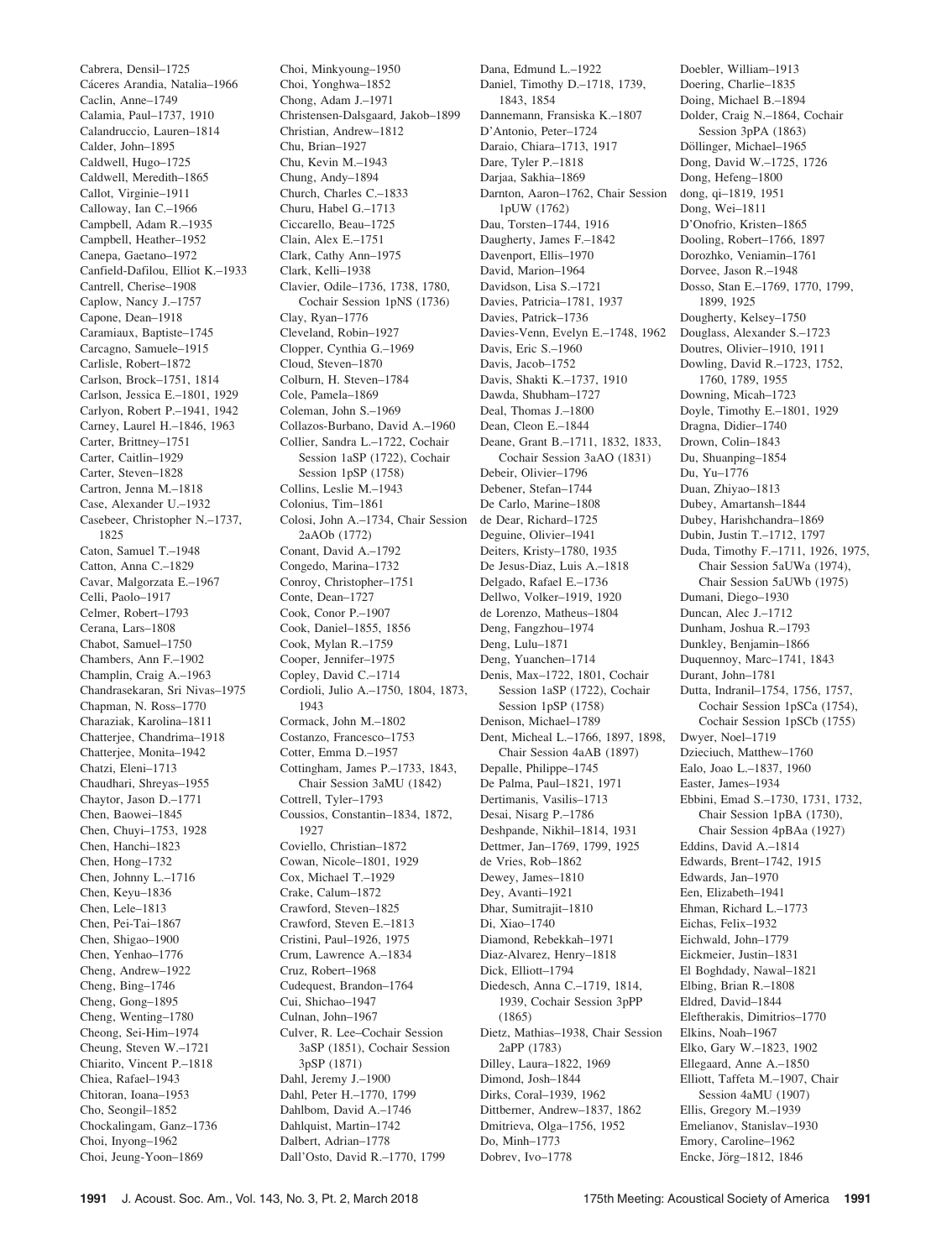Epp, Bastian–Cochair Session 2pPPa Fowlkes, Jeffrey B.–1833, Cochair (1809) Erbe, Christine–1712, 1734 Erdman, John W.–1775, 1800, 1801 Erikson, Madeline M.–1722 Eskimez, Emre–1813 Espana, Aubrey L.–1854 Esposito, Christina M.–1967, Cochair Session 1pSCa (1754), Cochair Session 1pSCb (1755) Eun Young, Yi–1753 Evans, Breanna–1974 Evans, Lauren–1821 Evans, Marisha D.–1969 Evensen, Karen Brastad–1975 Ewert, Stephan D.–1813, 1829 Exenberger, Anna–1921 Fackler, Cameron J.–1909, Cochair Session 4aNS (1909), Cochair Session 4pNS (1934) Fahnline, John B.–1717 Fall, Dame–1843 Fan, Langchen–1963 Fan, Yuzhe–1845 Farbood, Morwaread M.–1922 Farbos de Luzan, Charles P.–1966 Farcas, Adrian–1898 Farny, Caleb H.–1835 Fatemi, Mostafa–1801, 1802, 1901, 1930 Favretto-cristini, Nathalie–1926 Federspill, Taylor–1949 Feist, Christopher–1897 Fels, Janina–1823 Feng, Jia–1959 Feng, Jie–1820 Feng, Lei–1916 Feng, Xin–1976 Fengler, Bárbara-1836 Ferber, Maike–1785, 1813 Ferguson, Sarah H.–1949, 1965 Fershalov, Andrey–1761 Fidell, Sanford–1937 Finan, Donald–1935 Finette, Steven I-1955 Fink, Mathias–1946 Finn, Seán–1872 Finneran, James J.–1768 Firszt, Jill–1719 Fischell, Erin–1798 Fischell, Erin M.–1797 Fischer, Jost L.–1908 Fischer, R. W.–Chair Session (1790) Fishbein, Adam–1897 Flaherty, Mary M.–1924, Chair Session 3pSC (1868) Flamme, Gregory–1780, 1935 Flego, Stefon–1755 Flesher, Brooke–1750 Fletcher, Mark D.–1864 Fleury, Romain–1917 Flynn, Timothy–1795 Flynn, Tyler J.–1752, 1789 Fogerty, Daniel–1815, 1922 Folkerts, Monica L.–1828 Fonseca, William D.–1836, 1956 Formisano, Elia–1866 Fornoni, Lesly–1749 Fortuner, Auberry R.–1843, 1855 Foulkes, Timothy–1764

Session 3aBA (1833), Cochair Session 3pBAb (1861) Francis, Alexander L.–1781, Cochair Session 2aNS (1779) Frank, Matthias–1824 Franklin, Lauren–1919 Franzoni, Linda P.–1752, 1818 Fraysse, Bernard–1941 Frazier, Jonathan–1945 Frazier, William G.–1759, 1782 Freeman, Dennis M.–1775 Freeman, Lauren–1796 Freeman, Simon E.–1796, Cochair Session 2pAB (1795) Freiheit, Ronald–1735 Fristrup, K.–Vice Chair ASC S3/SC 1 Session (1826) Fristrup, Kurt M.–1805, 1806, 1904, Cochair Session 2pNS (1805) Fu, Hai–1928 Fuglsang, Søren–1744 Fuji, Yoshihiko–1777 Fujimoto, Masako–1967 Fulop, Sean A.–1870 Furbeck, Kristina–1923 Furlong, Trent–1789 Gabrielson, Thomas B.–1808 Gaitan, D. F.–1834 Gallun, Frederick J.–1719, 1735, 1814, 1815, 1828, 1939 Gamble, Paul–1869 Gamper, Hannes–1830 Ganguly, Anshuman–1955, 1956 Garcia, Heriberto A.–1760, 1873 Garellek, Marc–1755, 1967, Chair Session 5aSC (1965) Garibaldi, Camila L.–1850 Garret, Katie N.–1966 Garudadri, Harinath–1736, 1738, 1743 Gaston, Jeremy–1747 Gaston, Mary Landis–1814 Gaudrain, Etienne–1821 Gaudreau, Marc-André-1910 Gaumond, Charles F.–1716, 1761 Gauthier, Philippe-Aubert–1910 Gauvin, Chantal–1910 Gavrilov, Alexander–1712 Gay, Johnathon S.–1929 Gee, Kent L.–1722, 1723, 1759, 1837, 1840, 1872, 1905, 1935 Geissler, Christopher A.–1756 Gendron, Paul J.–1973 Geroski, David J.–1760 Gerratt, Bruce R.–1820 Gerstoft, Peter–1798 Gesing, Andre L.–1804 Geyer, W. Rockwell–1728, 1729 Ghavami, Siavash–1801, 1802, 1901 Ghazanfar, Asif–1787 Ghosh, Bitapi–1757 Gianakas, Steven P.–1816 Gifford, René-1865 Gilbert, Kenneth E.–1740 Gildea, Spike–1966 Gille, Laure-Anne–1937 Gillis, Keith A.–1844 Gilmore, Rick–1869 Ginsberg, Jerry H.–1739

Giraldo, Jose–1956 Gisiner, Robert–1768 Glewwe, Eleanor–1968 Glickman, Bess–1815 Glosemeyer Petrone, Robin S.–1765, 1792 Glowacki, Oskar–1711, 1832, 1833, Cochair Session 3aAO (1831) Go, Grechen–1952 Goates, Caleb B.–1714 Gobel, Trenton J.–1948 Godin, Oleg A.–1800, 1874 Goff, John A.–1798 Gogoi, Pamir–1754 Golden, Matthew V.–1715, 1726 Goldsberry, Benjamin M.–1919, 1946, 1947 Goldsworthy, Raymond L.–1933, 1942 Gonella, Stefano–1917 Gong, Zhixiong–1739 Good, Kenneth W.–Chair Session 4aAAa (1893) Gordon-Salant, Sandra–1821 Gordon, Karen–1866 Gordon, Karen A.–1720 Gordon, Shira D.–1796 Gorga, Michael P.–1809 Gorovoy, Sergey–1761 Goshorn, Jennifer–1941 Gossweiler, Peter Francis C.–1812, 1907 Goto, Atsushi–1928 Gottfried, Terry L.–1757, Cochair Session 3aSC (1849) Goupell, Matthew–1719, 1720, 1821, Hartl, Jakob–1812 1939, 1943, Cochair Session 1aPP (1718) Graciarena, Martin–1869 Grafelman, Elaine–1751, 1941 Gravelin, Anna–1870 Graves, Jackson–1749 Gray, Michael–1872 Green, David–1782, 1807 Green, Donna E.–1949 Greene, Nate–1934, 1935, 1962 Greenleaf, James F.–1774, 1776 Gregg, Joshua F.–1753 Gregory, Adriana–1801, 1901 Grice-Patil, Zach–1962 Grieco-Calub, Tina M.–1829, 1893, 1924 Griesinger, David H.–1932 Grimm, Giso–1745 Grimmett, Doug–1972 Groh, Jennifer M.–1845 Grose, John–1916 Grosh, Karl–1804, 1811, 1817 Grothe, Benedikt–1783 Grover, Vikas–1756 Gruters, Kurtis G.–1845 Gu, Yuyang–1753, 1928 Guan, Shane–1767 Guddati, Murthy–1774 Guignard, Jeremie–1778 Guild, Matthew D.–1714 Gunderson, Aaron–Chair Session 3aPA (1843) Gunderson, Aaron M.–1853, 1927 Gunter, Tobee P.–1929 Guo, Ying–1958

Guoth, Igor–1869 Gupta, Anmol–1757 Gupta, Saumya–1899 Gutmark, Ephraim–1966 Guzewich, Peter–1956 Guzina, Bojan B.–1802 Haas, Andreas F.–1796 Haberman, Michael R.–1919, 1946, 1947 Haghi, Hossein–1862 Hague, David A.–1955 Hake, Alison–1804 Hall, Carrie L.–1859 Hall, Hubert S.–Cochair Session 3pSA (1867) Hamilton, Mark F.–1802 Hammetter, Chris–1917 Han, Aiguo–1775, 1800, 1801 Han, Xiao–1958 Hanford, Amanda–1716, 1918, Cochair Session 1aPA (1716), Cochair Session 1pPA (1739) Hannouch, Adam–1725 Hansen, John H. L.–1868, 1869 Hansen, Roy E.–1797, 1856 Hao, Haitian–1753 Hao, Yiya–1815, 1955, 1961 Hao, Yu–1959 Hara, Michiko–1777 Harker, Blaine M.–1723 Harkin, Sean–1794 Harne, Ryan L.–1947, 1954, 1955, Cochair Session 4pSP (1954) Harris, Francesca–1778 Hart, Carl R.–1740, 1759, 1844 Hartling, Curtis–1719 Hartmann, William M.–1938 Harwell, Isaac–1898 Hastings, Aaron L.–1805 Haug, Andrew–1748 Hauser, Ivy–1756 Hausfeld, Lars–1866 Hawkins, Anthony D.–1766 Haworth, Kevin J.–1928, Chair Session 3pBAa (1860) Hayward, Maurice E.–1937 Hayward, Thomas J.–1955 He, Mengnan–1958 He, Yuanan–1927 Healy, Eric–1751, 1940 Hebaz, Salah-eddine–1741, 1843 Hedwig, Berthold–1858 Heimlich, Sara L.–1727 Heinz, Michael G.–1750 Hellweg, R. D.–Chair Session (1790) Hemmert, Werner–1812, 1846 Henderson, E. E.–1768 Henderson, Laurel–1711 Hendrikse, Maartje M.–1745 Henley, Katherine–1969 Henry, Brian–1812 Henry, Kenneth S.–1846, 1963 Hermand, Jean-Pierre–1796, 1806, 1899 Hernandez, Genesis G.–1921 Herrin, David–1836, 1895 Herrlin, Petra–1742 Herzke, Tobias–1738

Giorli, Giacomo–1796

Hetherly, Jeff–1869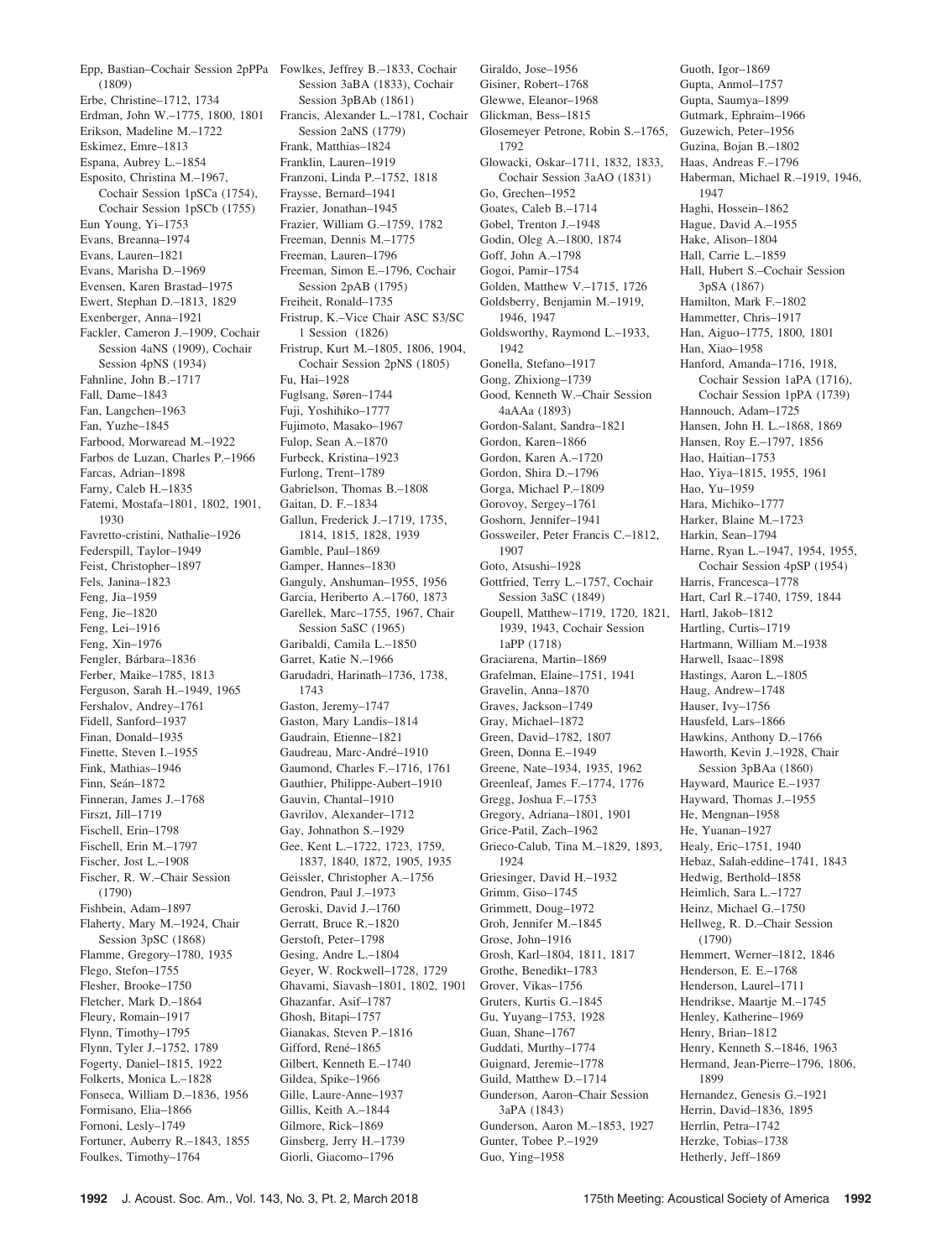Hetzer, Claus–1808 Higashi, Yoshihiro–1777 Hinawi, Adel–Cochair Session 2pAA (1792) Hinson, Ivy M.–1797 Hjortkjær, Jens–1744 Hobbs, Christopher–1912 Hobbs, Gregory–1738 Hodgkiss, William S.–1770 Hoffman, Ian B.–Cochair Session 4aAAb (1895) Hoffmann, Maureen–1920, 1968 Hoffmeister, Brent–1775, 1801 Hogg, Stephen M.–1752, 1789 Hohmann, Volker–1738, 1745 Holden, Laura–1719 Holland, Charles W.–1769, 1799, 1925 Holland, Christy K.–1928 Hollender, Peter J.–1774 Holliday, Jeffrey J.–1950 Holm, Sverre–1802, 1929, 1975 Holmes, Jonothan–1725 Holt, Alexis–1964 Holt, Lori L.–1963 Holt, R. G.–1834, 1835, 1928 Holt, Rachael F.–1949 Honda, Kiyoshi–1787 Hoover, Eric–1814 Hoover, K. Anthony–1764, 1857, Cochair Session 3pAA (1857) Hopcroft, Matt–1861 Horonjeff, Richard–1937 Hosier, Jordan–1950 Hossain, Shaikat–1933, 1942 Hou, zezhang–1738 Houde, John F.–1969 Houle, Nichole–1923 Houser, D. S.–Vice Chair ASC S3/SC 1 Session (1826) Houser, Dorian S.–1768 Houston, Derek–1822 Howard, Daniel R.–1859 Huang, Dehua–1903, Chair Session 4aEA (1902) Huang, Jin H.–1803 Huang, Po-Hsun–1928 Huang, Tony Jun–1753, 1928 Huang, Wei–1760, 1873 Huang, Zhendong–1913 Huber, Alex–1778 Huber, Matthew T.–1775, 1801 Huber, Thomas M.–1762, 1775, 1801 Hudda, Neelakshi–1781 Huey, Michelle–1764 Hull, Jacob W.–1960 Hunter, Alan J.–1855 Hunter, Eric J.–1965 Hussain, Qandeel–1754, 1967 Hutchinson, Amy–1952 Hwang, Grace–1732 Hynynen, Kullervo–1730, 1871 Ihlefeld, Antje–1847, Cochair Session 3aPPa (1845) Ihrig, Paige E.–1949 Imada, Toshiaki–1746 Ingalls, Jacob–1751 Insana, Michael F.–1901

Isakson, Marcia J.–1728, 1729, 1853, 1867, 1926, 1927, 1976, Session (1875) Islam, Jahurul–1757 Iverson, Paul–1921 jaberzadeh, mehran–1918 Jaekel, Brittany N.–1821 Jafari Sojahrood, Amin–1862 Jakien, Kasey–1814 Jakobsson, Andreas–1854 James, Chris–1783 James, Chris J.–1941 James, Deryck D.–1722 James, Michael M.–1723 Jamsek, Izabela A.–1949 Janis, Brett R.–1861 Jaramillo, Ana M.–1894, Cochair Session 2pAA (1792) Jarina, Roman–1869 Jarta, Gina–1794 Jenkins, Keith–1768 Jennings, Todd R.–1743 Jenot, Frederic–1843 Jensen, Kenneth K.–1719, 1943 Jenson, Cole D.–1845 Jeon, Jin Yong–Cochair Session 1pAA (1724) Jin, Fu–1958 Jin, Su-Hyun–1951 Jin, Xin–1727 Jing, Liwen–1844 Jing, Yun–1714, Cochair Session 1aNS (1713) Johnson, Jay R.–1796 Johnson, Keith–1966, 1969 Jolly, Caroline–1910 Jones, Heath–1935, 1962 Jones, Keeta–Cochair Session 3aEDb (1841), Cochair Session 3eED (1876) Jones, Ryan M.–1871 Jonnalagadda, Umesh–1928 Joris, Philip X.–1783 Joseph, John E.–1729, 1831 Joshi, Suyash N.–1784 Joslin, James–1957 Juanes, Francis–1899 Jung, Donghwan–1957 Jung, Dorit Enja–1953 Jurisa, Joseph T.–1729 Kaburagi, Tokihiko–1965 Kahn, David–1793 Kaji, Shiori–1777 Kakadelis, Stephanie–1756, 1968 Kalista, Stephen J.–1960 Kalra, Sanjay–1776 Kampel, Sean–1814 Kan, Alan–1785, 1829, 1941, 1945 Kanter, Shane J.–Cochair Session 4aAAb (1895) Kao, Chieh–1953 Kaplan, Anna–1760 Kappus, Brian–1836 Karadagur Ananda Reddy, Chandan–1806 Karakatsani, Maria E.–1730 Karani, Kunal B.–1928 Kardous, Chucri A.–1910, 1935 Kargl, Steven G.–1854 Karoui, Chadlia–1941 Kates, James–1940, 1945

Katherine, Miller E.–1949 Kathiresan, Thayabaran–1919, 1920 Kato, Misaki–1950 Katsnelson, Boris–1799 Kaushik, Lakshmish–1868, 1869 Kawasaki, Jonathan–1724 Kayser, Hendrik–1738 Keefe, Douglas H.–1829 Keerstock, Sandie–1921 Kehtarnavaz, Nasser–1738, 1955 Keidser, Gitte–1865 Kellermann, Walter–1822 Kelly, James F.–1802 Kelsten, Matthew–1947 Keppens, Veerle M.–1733 Këpuska, Veton-1758 Kerrian, Peter–1918 Ketterling, Jeffrey A.–1930, Chair Session 4pBAb (1929) Khan, Altaf–1776 Khan, Mohammad Asaduzzaman–1872 Khan, Salman–1872 Khan, Sameer ud Dowla–Cochair Session 1pSCa (1754), Cochair Session 1pSCb (1755) Khodr, Codor–1807 Khosla, Sid M.–1966 Kidd, Gerald–1743, 1751, 1938 Kidwell, Autumn N.–1728, 1729 Kilts, Joshua F.–1837 Kim, Bae Hyeong–1901, 1930 Kim, Bong Young–1750 Kim, Daejin–1968 Kim, Donghyeon–1852 Kim, Hyuna A.–1970 kim, Jea Soo–1852, 1957 Kim, J. S.–1789 Kim, Jungsoo–1725 Kim, Keehoon–1807 Kim, Kylee–1923 Kim, Minwoo–1901 Kim, Subong–1962 King, Charles–1778 Kinnick, Randall R.–1802 Kiourti, Asimina–1955 Kiran, Swathi–1820 Kirsteins, Ivars P.–1739, 1976 Kleijn, W. Bastiaan-1823 Kleven, Robert–1928 Klos, Jacob–1913, 1936 Klump, Georg–1846 Kniesburges, Stefan–1965 Knight, Derrick P.–1906 Knobles, David P.–1760, 1770, 1771, Cochair Session 2aAOa (1769), Cochair Session 2pAO (1797) Kobrina, Anastasiya–1898 Koch, Robert M.–1734, 1863 Koerner, Tess K.–1816, Chair Session 1pPPb (1745) Koffi, Ettien N.–1967 Koga, Takaaki–1806 Kohnen, Michael–1829 Koldovský, Zbyněk-1868 Kolios, Michael C.–1862 Komatitsch, Dimitri–1926 Konofagou, Elisa–1730, 1731 Kopco, Norbert–1813 Kopechek, Jonathan A.–1861

Kopun, Judy G.–1738 Korenbaum, Vladimir–1761 Korman, Murray S.–1818, 1819 Kostarakos, Konstantinos–1858 Kostiv, Anatoly–1761 Kothapally, Vinay–1869 Kovacic, Damir–1783 Kreft, Heather A.–1916 Kreider, Wayne–1834 Kreiman, Jody E.–1820 Kriegel, Zoe–1870 Krieger, Megan A.–1948 Kripfgans, Oliver D.–1835 Krishnankutty, Sindhu–1795 Krishnaswamy, Meghavarshini–1754 Krödel, Sebastian-1713 Krokhin, Arkadii–1947 Krolik, Jeffrey–1972 Krothapalli, Krishna S.–1927 Krugner, Rodrigo–1796 Krushynska, Anastasiia–1714 Kubota, Emily–1819 Kuchinsky, Stefanie E.–1720 Küçük, Abdullah-1955, 1956 Kuhl, Patricia K.–1849 Kuklinski, Parker–1955 Kukulya, Amy–1797 Kulkarni, Aditya M.–1942 Kumar, Sanjay–1714 Kumar, Viksit–1802, 1930 Kuntzman, Michael–1776 Kuo, Grace–1820 Kusumaningtyas, Indraswari–1908 Kutlu, Ethan–1919 Kvam, Johannes–1929 Kwan, James J.–1834, 1928 Kwan, Timothy–1962 Kwon, Harim–1953 Laback, Bernhard–1785, 1813 Laborde, Marie-Laurence–1941 Lacefield, James C.–1902 Lacirignola, Joe–1910 Lajoinie, Guillaume–1834 Lalonde, Kaylah–1814 Landsberger, David M.–1718 Lani, Shane W.–1732 Lankford, James E.–1935 Lansford, Kaitlin–1820 Larson, Emily–1924 Larsson, Josefina–1742 Laser, Daniel–1861 Lauer, Amanda–1720 Lavery, Andone C.–1728, 1729, 1797, 1975, Cochair Session 1aAO (1711), Cochair Session 1pAO (1728) Lawless, Martin S.–1933 Lawrence, Andrew J.–1946 Lawrence, Joseph S.–1837, 1872 Lawson, Aaron–1869 Le, Lawrence H.–1775 Leclère, Thibaud–1785, 1941 Lee, Charles H.–1723 Lee, Haksue–1838 Lee, Jasme–1937 Lee, Jim–1928 Lee, Kevin M.–1712, 1771, 1797, 1832 Lee, Norman–1859, 1899, Chair Session 3pAB (1858)

Lee, Pedro–1844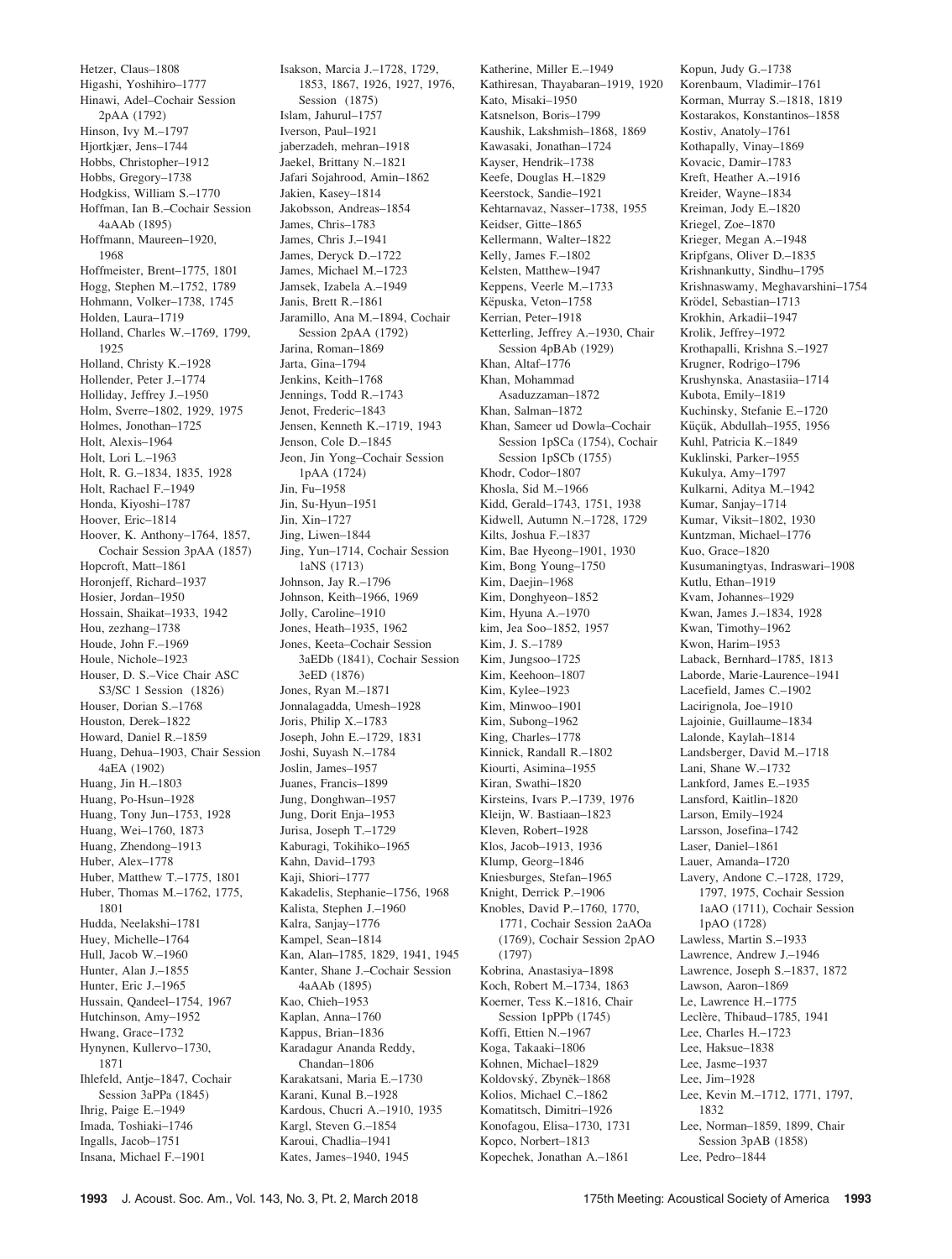Lee, Sungmin–1867 Lee, SungTae–1837, 1838 Leem, Natalie–1966 Lehet, Matthew–1822 Lehman, Clarence–1786 Leibold, Lori–1916, 1924, 1940 Leighton, Timothy–1863, 1864, Cochair Session 3pPA (1863) Lemmerhirt, David–1930 Lemons, Charlsie–1775 Lending, Curtis–1727 Leong, Hon S.–1902 Le Pichon, Alexis–1808 Leshikar, Erin M.–1963 Le Troter, Arnaud–1911 Leventis, Nicholas–1713 Levi, Susannah V.–1922, 1923, 1952 Lulich, Steven M.–1967 Levy, Erika–1756 Lewis, Dawna–1828 Lewis, Ryden–1928 Li, Bin–1951 Li, Bing–1918 Li, Feifei–1928 Li, Haijing–1751 Li, Haisen–1845 Li, Mingshuang–1819 Li, Qi–1974, 1976 Li, Wei–1739 Li, Xiao–1893 Li, Xiukun–1854 Li, Yue–1844 Li, Zhao–1844 Li, Zhenglin–1873 Li, Zhiheng–1813 Liang, Guolong–1958 Lignell, Brent–1805 Ligon, David–1722 Lim, Felicia S.–1823 Lim, Raymond–1855 Lim, Sung-Joo–1923, 1963 Limb, Charles–1865 Lin, Isabelle–1971 Lin, Nathan C.–1898 Lin, Susan–1969 Lin, Ying-Tsong–1729, 1770, 1771, 1772, 1798, 1831, 1926, 1975, Cochair Session 4aUW (1925) Lind, S. J.–Vice Chair ASC S12 Session (1792) Lindenbeck, Martin–1785 Lineton, Ben–1864 Lissemore, Richard C.–1907 Litovsky, Ruth–1785, 1829, 1941 Little, David F.–1952 Liu, Chang–1751, 1819, 1820, 1951 Liu, Dalong–1730, 1731, 1732 Liu, Ran–1963 Liu, Shu–1974 Liu, Weiyun–1836 Liu, Yufei–1934 Llorach, Gerard–1745 Lloyd Jones, Sian–1864 Lobato, Lucas C.–1750 Loebach, Jeremy–1751, 1814, 1941 Logerquist, Mara–1970 Long, Ben–1836 Long, Glenis R.–1810, Cochair Session 2pPPa (1809) Longerbeam, Paul–1841 Lonsdorf, Elizabeth V.–1898

Lonzaga, Joel B.–1788, 1912, 1914, Cochair Session 4aPA (1912), Cochair Session 4pPA (1936) Loomba, Rohit–1775, 1800, 1801 Lorenzi, Christian–1916 Loubeau, Alexandra–1913, 1936, Cochair Session 4aPA (1912), Cochair Session 4pPA (1936) Love, James–1725 LoVerde, John–1725, 1726 Lowerison, Matthew R.–1902 Lowie, Wander–1953 Lu, Hao–1743 Lu, Hongbin–1713 Lu, Zhaocheng–1947 Lucke, Klaus–1712 Luna, Sergio–1736 Lunkov, Andrey–1799 Luo, Zhi-Quan–1744 Luong, Alice–1861 Lutzross, Auburn–1922, 1970 L'vov, M.– Session (1790) Lyons, Anthony P.–1797, 1799, 1856 Lyons, Gregory W.–1759, 1844, 1905 Ma, Changxue–1862 Ma, Hui–1726 Maanen, Paul–1738 Maccarini, Evandro–1750 Mackersie, Carol–1743 Macpherson, Ewan A.–1813 MacPherson, Megan K.–1969 Maddox, Alexandra–1966 Maddox, Ross K.–1813, 1963, Chair Session 5aPP (1962) Madigosky, W.–Chair Session (1790) Maeda, Kazuki–1861 Maercher Roersted, Jonatan–1744 Mahalingam, Neeraja–1927 Mai, Alexandra–1750 Mainsah, Boyla O.–1943 Majdak, Piotr–1785 Maki, Katuhiro–1747 Malakooti, Sadeq–1713 Maloney, Mindy M.–1963 Malphurs, David E.–1855 Mandelberg, Michael–1975 Manduca, Armando–1773 Mankin, Richard–1795 Mann, David–1768 Manternach, Jeremy N.–1842 Mao, Zhangming–1753 Marcillo, Omar–1807 Mareze, Paulo–1836, 1956 Margolina, Tetyana–1831 Mariathasan, Sashi–1944 Marley, Sarah A.–1712 Marr, Jeff–1897 Marsac, Laurent–1872 Marshall, Lynne–1810 Marsili, Enrico–1928 Marston, Philip L.–1717, 1718, 1739, 1843, 1853, 1854, 1855 Marston, Timothy–1854, 1855, Cochair Session 3aUW (1853), Cochair Session 3pUW (1873) Martell, Alisha B.–1970

Martin, Stephen W.–1768 Maruvada, Subha–1734 Marx, Mathieu–1941 Marzani, Alessandro–1713 Masapollo, Matthew–1919 Mason, Andrew–1858 Massaro, Anthony P.–1898 Mast, T. Douglas–1927, 1929 Masunishi, Kei–1777 Mathews, Jonathan–1825 Matlack, Kathryn–1713 Matsen, Cindy B.–1929 Matsuo, Ayako–1806, 1895 Maurer, Dieter–1919, 1920 Maxfield, Lynn M.–1842 May, Nicholas A.–1870 Mayell, Marcus R.–1765 McAdams, Stephen–1745 McCreery, Ryan W.–1738 McDermott, Josh–1748, 1750, 1816 McFadden, Dennis–1963 McGee, JoAnn–1897 McGough, Robert–1802 McGough, Robert J.–1774 McKenna, Megan F.–1806 McKenna, Mihan H.–1818 McKinley, Richard L.–1911 McKinney, Martin–1743, 1745, Cochair Session 1pPPa (1742) McNeese, Andrew R.–1712, 1771, 1797 McNeil, Craig L.–1728 McPherson, Malinda J.–1748 McQueen, James M.–1921 Meaud, Julien–1775 Meerschaert, Mark M.–1802 Mehl, James B.–1844 Mehra, Ravish–1824, 1830 Mehrkens, Matthew R.–1762, 1775, 1801 Mehta, Anahita H.–1749 Mehta, Daryush–1869, 1870 Meinke, Deanna K.–1779, 1935 Mellema, Matt–1861 Mellinger, David K.–1727, 1767, Chair Session 2aAB (1766) Melo-Luna, Carlos A.–1960 Meng, Xiangxia–1854 Mennitt, Daniel J.–1806 Menze, Michael A.–1861 Mercado-Shekhar, Karla P.–1928 Merchant, Nathan D.–1898 Mesgarani, Nima–1744 Mestre, Vincent–1937 Meyer, Jens–1823, 1902, Cochair Session 2pSP (1822) Meyer, Richard–1762, 1903 Meynig, Max–1898 Mhatre, Natasha–1858 Mi, Lin–1751, 1951 Mialle, Pierrick–1782 Michael, Kevin–1909 Michalopoulou, Zoi-Heleni–1735 Middlebrooks, John C.–1866 Midha, Manujata–1757 Miegel, Jonathon–1864 Mielke, Jeff–1754 Miksis-Olds, Jennifer L.–1728, 1832 Milekhina, Olga–1749 Miles, Christopher–1835 Miller-Klein, Erik–1715

Miller, Andrew N.–Cochair Session 2aAAb (1766) Miller, Daniel–1918 Miller, Gregory A.–1792 Miller, James H.–1726, 1770 Miller, Jennifer R.–1793 Miller, Lane P.–1837 Miller, Rachel E.–1815, 1922 Miller, Scott T.–1717, 1925 Milliren, Christopher–1897 Milvae, Kristina D.–1720 Miran, Sina–1743 Miranda, Eduardo–1747 Mirzaagha, Azin–1922 Mishra, Parth–1956 Misurelli, Sara–1829 Moldover, Michael–1844 Molis, Michelle R.–1814, 1942 Monaghan, Jessica J.–1865 Monteiller, Vadim–1926 Moon, Wonkyu–1838 Moore, Alyssa–1966 Moore, Brian C.–1915, 1944 Moore, Patrick–1768 Moore, Travis M.–1828 Morgan, James–1919 Morgan, Mallory M.–1825 Morgan, Shae D.–1747 Moriarty, Peter M.–1869 Morin, Michel–1726 Morozov, Andrey K.–1762 Morris, Hayley–1964 Morris, Miranda R.–1870 Morris, Richard J.–1969 Morrison, Andrew C.–1840 Morrison, Kyle–1861 Moskalik, Mateusz–1832 Moua, Keng–1829 Moulin, Emmanuel–1741 Mourão, Gustavo-1943 Mouy, Xavier–1899 Mowery, Todd M.–1847 Muehleisen, Ralph T.–1793, 1840 Muelas-Hurtado, Ruben D.–1837 Muhlestein, Michael–1948 Muhlestein, Michael B.–1740 Mukai, Yoichi–1968 Mukherjee, Bhramar–1780 Mulsow, Jason–1768 Müller, Michaela-1783 Müller, Rolf-1726, 1727, Chair Session 1pAB (1726) Mun, Lucas–1727 Munson, Benjamin–1735, 1786, 1788, 1822, 1924, 1950, 1970, Cochair Session 2aSC (1786) Murch, Ross–1844 Murphy, David L.–1845 Murphy, Emily M.–1861 Murphy, Paul–1957 Murphy, W. J.–Chair ASC S3 Session (1826) Murphy, William J.–1734, 1779, 1780, 1909, 1910, 1935, Cochair Session 1pNS (1736), Cochair Session 2aNS (1779), Cochair Session 4aNS (1909), Cochair Session 4pNS (1934) Murray, Carson M.–1898 Murray, Todd W.–1834, 1835 Murta, Bernardo–1943

Martin, Melissa M.–1949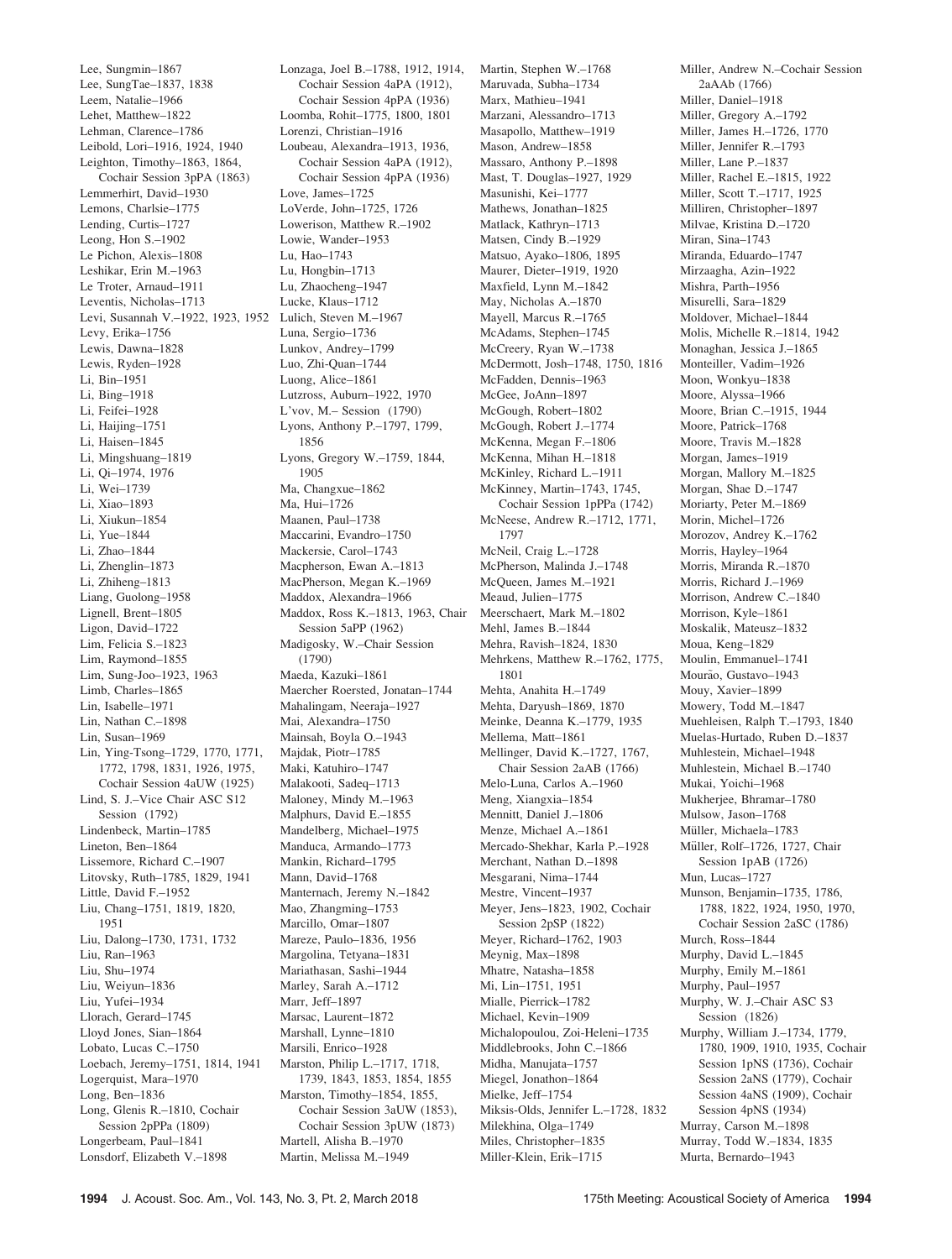Murton, Olivia–1869 Myers, Samantha–1755 Nadel, Hannah–1795 Naderyan, Vahid–Chair Session 2aEA (1776), Chair Session 2pEA (1803), Cochair Session 1pID (1733) Nagata, Tomohiko–1777 Nagle, Charles–1949 Naify, Christina J.–Chair Session 1eID (1763), Chair Session 3pID (1862), Cochair Session 4aSA (1917), Cochair Session 4pSA (1946) Nam, Seungwon–1838 Namboodiripad, Savithry–1755 Nan, Yun–1819 Nankali, Amir–1811 Nara, Kiranpreet–1756 Narins, Peter M.–1767, 1796 Neal, Matthew T.–1735, 1824 Nechaev, Dmitry–1728, 1749 Neely, Stephen T.–1738, 1809 Negrini, Alessia–1910 Neilsen, Tracianne B.–1722, 1723, 1759, 1839, 1872, 1935 Neitzel, Richard–1780 Nélisse, Hugues-1910 Nelson, J. T.–Chair ASC S2 Session (1763) Nelson, P. B.–Vice Chair ASC S3 Session (1826) Nelson, Peggy–1897, 1939 Nelson, Peggy B.–1742, 1894, Cochair Session 3aEDb (1841), Cochair Session 3eED (1876), Cochair Session 4aPP (1914) Neogi, Arup–1947 Nesbitt, Monica–1970 Neuman, Arlene C.–1719 Neumann, Farrah A.–1954 Neves Masson, Zargos–1804 Newall, John–1865 Newhall, Arthur–1711, 1770, 1926 Nguyen, Minh–1928 Nguyen, Trong–1773 Nguyen, Vu-Hieu–1775 Ni, Karl–1869 Nielsen, Kuniko–1922 Nieukirk, Sharon L.–1727 Nippress, Alexandra–1782 Nishi, Kanae–Cochair Session 3aSC (1849) Nissenbaum, Jon–1748 Niziolek, Caroline A.–1820 Nnonyelu, Chibuzo J.–1723 Noble, John–1722 Norouzian, Musa–1961 Norris, Andrew–1947, 1948 Nowak, Lukasz–1746 Nozawa, Takeshi–1952 Nykaza, Edward T.–1716, 1759, 1905, 1937 Nystuen, Jeffrey–1832 Obeda, Lily–1924 O'Brien, Jr., W. D.–1775, 1800, 1801 O'Brien, Gabrielle–1819 O'Brien, Parker D.–1731, 1732 O'Bryan, Lisa R.–1786, 1788 Ochi, Gordon M.–1905

O'Daniel, James L.–1948 Oeding, Kristi–1748 Oelze, Michael L.–1773 O'Flynn, Jeffrey–1908 Ogden, Dave C.–1951 Ogg, Mattson–1747 Oh, Sejin–1968 Oh, Yonghee–1719, 1815, Chair Session 2pPPb (1812) Ojeda, Adriana–1919 Okamoto, Kazuaki–1777 Olds, Daniel–1821, 1971 Oliver, Jordan N.–1781 Olman, Cheryl–1962 Olmstead, Annie J.–1953 Olson, Bruce–1894 Olson, Derek R.–1797, 1926 Olson, Elizabeth S.–1898 Olson, Thomas–1814 Ono, Tomio–1777 O'Reilly, Meaghan A.–1871 Oren, Liran–1966 Orena, Adriel John–1871 Orlando, Mark S.–1963 Orris, Gregory–1714 Ortega, Nicholas D.–1936 Ortiz, Roberto D.–1775 Osborn, Thomas–1776 Ostashev, Vladimir E.–1740, 1759 Oster, Monika-Maria–1944 Ostrovskii, Igor–1918 Ostrovsky, Ilia–1799 Oswald, Julie N.–1727 Oswald, Michael–1727 Otsu, Kenji–1777 Ott, Jacob–1793 Ouaftouh, Mohammadi–1741, 1843 Oxenham, Andrew J.–1743, 1749, 1763, 1916, 1939, 1944, 1964, Cochair Session 4aPP (1914) Pacholec, Justin–1941 Padois, Thomas–1910 Paek, Hyun–1793 Pajak, Bozena–1950 Palermo, Antonio–1713 Pallayil, Venugopalan–1798 Palmer, Laura–1974 Panahandeh-Shahraki, Danial–1802 Panahi, Issa M.–1806, 1815, 1955, 1956, 1961 Panahi, Issa M. S.–1738 Pantea, Cristian–1960 Papsin, Blake–1720, 1866 Parikesit, Gea O.–1908 Park, Hyung Woo–1837, 1838 Park, J. D.–1855 Park, Kwanho–1837, 1838 Park, Seongjin–1920, 1921 Parnum, Iain M.–1712 Parsons, Miles–1712 Pasanen, Edward G.–1963 Pastore, M. Torben–1814, 1815, 1931 Pate, David J.–1856 Patel, Rita R.–1965 Paul, Brandon T.–1750 Paul, Stephan–1750, 1804, 1873, 1943 Pausch, Florian–1823 Paustian, Iris–1855 Pavlovic, Caslav–1738, 1906

Pazos-Ospina, Jhon F.–1837 Pearson-Meyer, Jacqueline–1767 Pearson, Dylan–1749 Pecka, Michael–1783 Pecknold, Sean–1831 Peelle, Jonathan E.–1921 Pelekanakis, Konstantinos–1972 Peng, Xiuyuan–1714 Peng, Z. Ellen–1785, 1829, 1893 Penninck, Dominique–1930 Peppin, R. J.–Chair ASC S1 Session (1827), Vice Chair ASC S2 Session (1763) Peppin, Richard J.–1904 Perelman, Brandon–1747 Perrachione, Tyler K.–1923 Perrin, Nellie–1910 Perry, Trevor T.–1742 Pestka II, Kenneth A.–1960 Petculescu, Andi–1844 Petrin, Christopher–1808 Pettit, Chris L.–1759 Pettit, Erin C.–1832 Pfeifle, Florian–1908 Pfiffner, Flurin–1778 Pho, Michelle H.–1963 Piacsek, Andrew A.–1839, Cochair Session 3aEDa (1839) Pielstick, B. Dagan–1837 Pierce, Allan D.–1771, 1946 Pippitt, Logan D.–Chair Session 2aAAa (1764) Pishchalnikov, Yuri A.–1861 Pitt, Jonathan S.–1716, 1717 Piwakowski, Bogdan–1843 Plack, Christopher J.–1915 Plath, Niko–1908 Pleban, Dariusz–1864 Plotnick, Daniel–1855, Cochair Session 3aUW (1853), Cochair Session 3pUW (1873) Plummer, Andrew R.–1786, 1787 Podkowa, Anthony–1930 Polagye, Brian–1957 Polak, Joseph F.–1930 Polka, Linda–1849, 1871, 1919, Cochair Session 3aSC (1849) Pollack, Gerald–1858 Polonenko, Melissa–1720 Ponder, Julia–1897 Pope, Jodie G.–1844 Popeil, Lisa–1907 Popov, Vladimir–1728 Popper, Arthur N.–1766 Porter, Heather–1940 Porter, Michael B.–1711 Porter, Tyrone M.–1861 Portugal, Rute–1974 Post, Zac–1966 Potty, Gopu R.–1726, 1770 Power, Nicholas E.–1902 Prakash, S. R.–1738 Pralus, Agathe–1749 Prater, James–1856 Presacco, Alessandro–1866 Priddy, Mariah C.–1861 Prieve, Beth–1810 Prince, Jerry L.–1966 Prior, Nora H.–1897 Priyadarshinee, Prachee–1741 Prochazka, Lukas–1778

Pu, Wenqiang–1744 Pugno, Nicola M.–1714 Purcell, David–1846 Putland, Rosalyn L.–1898 Pyper, Ted–1765 Pyzdek, Andrew T.–1723, 1851 Qian, Zhiwen–1927 Qiu, Peiwen–1726 Quan, Li–1947 Quintanilla, Yadi–1751, 1941 Quinto, Ashley–1923 Racedo, Jorge–1802 Radford, Craig A.–1898 Radosz, Jan–1864 Rafaelof, Menachem–1741 Rafaely, Boaz–1824, 1830 Rago, Tarry–1729 Ragusa, Anthony F.–1726 Rahman, Abdullah F.–1712, 1797 Rallabhandi, Sriram–1913 Ralston, David K.–1729 Ramakrishnan, Prasanth S.–1904 Ramsdal, Elisabeth Grønn–1975 Ransom, Serena–1813 Rapoza, Amanda–1805 Rasband, Reese D.–1935 Rasetshwane, Daniel M.–1738, 1809 Rathsam, Jonathan–1937 Ratilal, Purnima–1760, 1873 Raudales, David–1818 Raufer, Stefan–1811 Ray, G. Carleton–1769 Redig, Patrick–1897 Redmond, Daniel–1841 Reeder, D. Benjamin–1728, 1729, 1831, Cochair Session 1aAO (1711), Cochair Session 1pAO (1728) Reeder, Ruth–1719 Reeves, Emma–1798 Reiff, Christian G.–1722 Reimann, Diana–1812 Reina, John H.–1960 Reinhardt, Dagmar–1725 Reiss, Lina–1719, 1815, 1942, Cochair Session 1aPP (1718) Reiter, Andrew J.–1729 Rendall, Drew–1788 Rennies, Jan–1938 Reynolds, D. D.– Session (1790) Reynolds, Nicholas A.–1717 Rice, Scott–1928 Richarz, Harrison–1836 Richey, Colleen–1869 Ristow, João P.–1873 Ritomský, Marian-1869 Rizzi, Stephen A.–1737 Roa, Maria–1969 Roa, Marylin–1793 Roberts, Benjamin–1780 Roberts, Brian–1921, 1922 Roberts, Larry E.–1750 Robinson, Harold–1903 Robinson, Melissa A.–1758 Robinson, Philip W.–1830, Cochair Session 3aAA (1828) Rodgers, Arthur–1807 Rodriguez, Paula–1941 Rohde, Charles–1714 Roon, Kevin–1907 Röösli, Christof-1778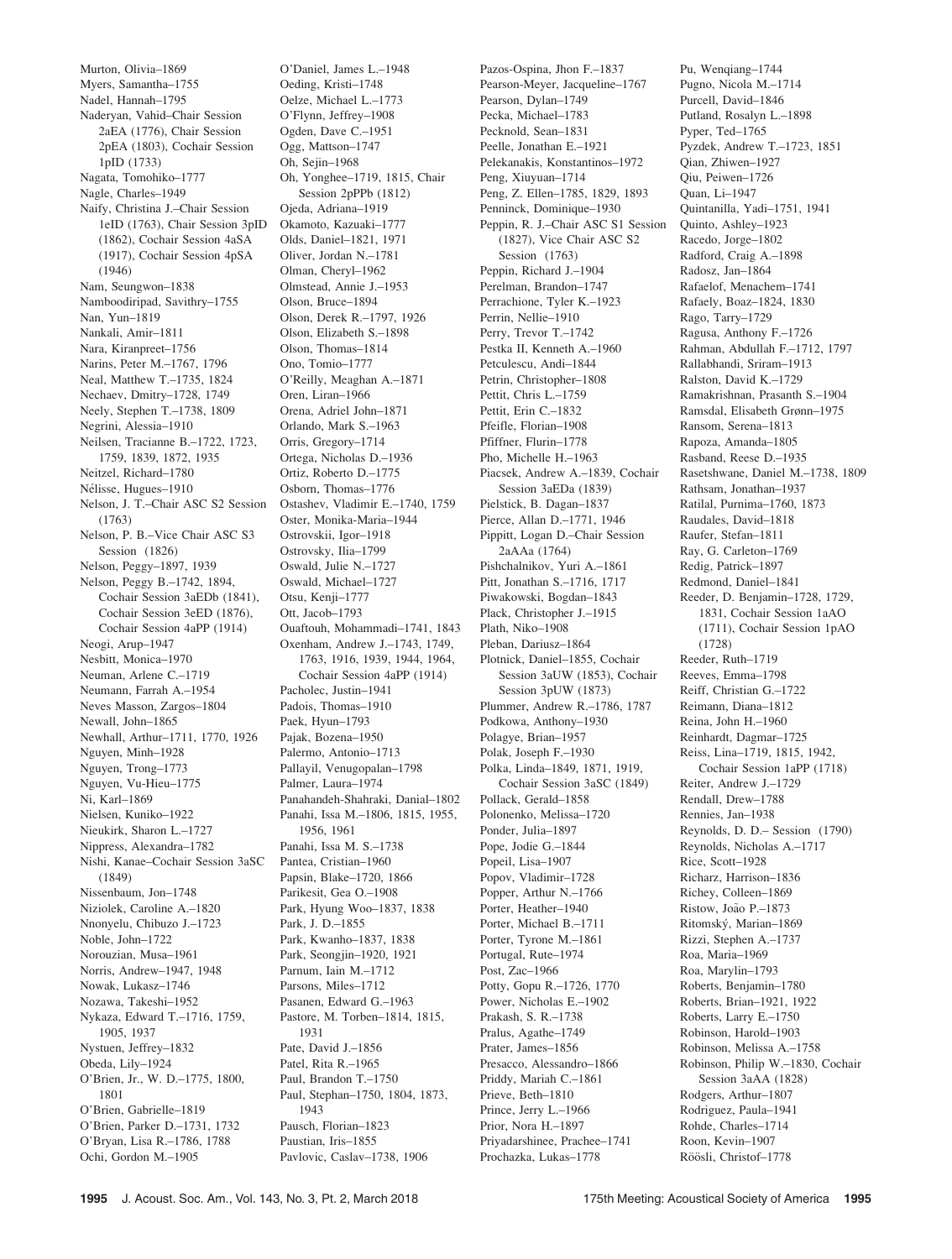Rorem, Benjamin A.–1762, 1775, 1801 Rose, Michael T.–1837 Roselli, Nicholas–1793 Rosen, Annamarie–1747 Rosen, Sarah J.–1822 Rosenberg, Allan–1732 Ross, Mark A.–1841 Rothko, Michael–1714 Rotker, Nicholas A.–1973 Rountree, Rodney A.–1899 Roverud, Elin–1751, Cochair Session 3pPP (1865) Roy, Kenneth P.–1893 Roy, Ronald–1835, Cochair Session 3aBA (1833), Cochair Session 3pBAb (1861) Royston, Thomas J.–1776, 1812 Rozynova, Aleksandra–1896 Rufer, Libor–1777 Runge, Nichole–1921 Rusko, Milan–1869 Russavage, Paul B.–1935 Russell, Daniel A.–1817, 1839, Cochair Session 3aEDa (1839) Ryan, Stuart–1893 Sabatini, Roberto–1975 Sabra, Karim G.–1873 Sacchi, Mauricio D.–1775 Safronova, Maria–1761 Sagers, Jason D.–1712, 1733, 1797, 1831, 1832 Salgado Kent, Chandra P.–1712 Salisbury, Michael J.–1929 Salloom, William–1964 Salloum, Hady–1795, 1954 Samarasinghe, Prasanga N.–1823 Samgin, Nikolay–1843 Sampathkumar, Ashwinkumar–1834 Sanchez, Gonzalo–1937 Sangwan, Abhijeet–1868, 1869 Sankar, Ravi–1746 Sankaran, Narayan–1865 Sano, Naoko–1806 Santos, Emily V.–1819 Sanyal, Paroma–1757 Sapozhnikov, Oleg A.–1834 Sarampalis, Anastasios–1953 Sasmal, Aritra–1811 Saur, Allison–1821, 1971 Sauro, Ronald–1725 Sayler, Stephanie–1780 Scalo, Carlo–1753 Scanlon, Michael V.–1733 Scarborough, Rebecca–1922 Scharine, A. A.–Vice Chair ASC S1 Session (1827) Scherer, Ronald–1870 Schertz, Jessamyn L.–1952, Chair Session 4pSC (1949) Schlauch, Robert S.–1746, 1822 Schmidt, Maxwell–1938 Schnitta, Bonnie–1781, 1794 Schoeneich, Stefan–1858 Scholik-Schlomer, Amy R.–1767 Schöner, Caroline R.–1795 Schöner, Michael G.-1795 Schomer, P. D.–Vice Chair Session (1790) Schrader, Morgan–1948 Schroeder, Andrew–1741

Schul, Johannes–1859 Schutte, Michael–1813 Schwalje, Adam–1962 Schwaller, Ann–1805 Schwarz, Martha–1756 Scinto, Jennifer–1781, 1794 Screven, Laurel A.–1897 Sebena, Rene–1814 Sedunov, Alexander–1954 Sedunov, Nikolay–1795, 1954 Seepersad, Carolyn C.–1947 Seger, Kerri–1728 Seitz, Aaron–1814, 1828 Sek, Aleksander–1944 Sellon, Jonathan B.–1775 Selvam, Elango–1717 Semperlotti, Fabio–1753 Sen, Mihir–1753 Seo, Hee-seon–1838 Sgard, Franck C.–1910, 1911 Shadle, Christine H.–1870, 1907 Shafer, Benjamin–Chair Session 1pSA (1752) Shafer, Valerie–1756 Shafiro, Valeriy–1850, 1921 Shah, Hamil–1955 Shahidi, Lidea K.–1943 Shahin, Anthony–1962 Shaklee-Brown, Harlan–1917 Shamma, Shihab–1848 Shang, Dajing–1974 Shang, Dejiang–1927 Shankar, Arjun–1903 Shankar, Nikhil–1806 Sharma, Mridula–1865 Shattuck-Hufnagel, Stefanie–1869, 1970 Shcherbina, Andrey–1728 She, Shenglin–1751 Sheffield, Sterling W.–1940 Sheikhattar, Alireza–1743 Shekhar, Akshay–1930 Shen, Alice–1922 Shen, Ao–1958 Shen, Yi–1749 Shepard, W. S.–1752 Shepherd, Micah R.–1818, 1908 Shera, Christopher–1811, 1845 Sherman, Melissa–1814 Shi, Tongyang–1872 Shiell, Martha–1866 Shin, Priscilla Z.–1920 Shinn-Cunningham, Barbara–1923, 1963 Shinohara, Shigeko–1967 Shiryaev, Anton–1761 Shore, Aimee–1938 Shreedhar Bhat, Gautam–1806 Siebein, Gary–1793 Siebein, Gary W.–1793, 1896 Siebein, Keely–1793 Sieck, Caleb F.–1714 Siegmann, William L.–1771 Silpachai, Alif–1953 Sim, Jae Hoon–1778 Sim, Leng–1722 Simeon, Katherine M.–1924 Simmons, Sara–1942 Simon, Blake–1976 Simon, Jonathan Z.–1743 Simon, Julianna C.–1834

Simpson, Christopher–1818 Simpson, Jennifer M.–1750 Sinclair, Michael B.–1917 Singer, Andrew–1723 Sinha, Dipen N.–1960 Sinkus, Ralph–1802 Sirlin, Claude B.–1775, 1800, 1801 Skaggs, Miranda–1964 Skoglund, Jan–1823 Skratt Henry, Mone–1949 Slevc, L. Robert–1747 Smalt, Christopher J.–1737, 1910 Smeds, Karolina–1742 Smieja, Daniel–1866 Smiljanic, Rajka–1921 Smith, Chad M.–1808 Smith, David W.–1845 Smith, Edward–1897 Smith, James–1755 Smith, Kieren H.–1894 Smith, Sterling M.–1854 Smoker, Jason J.–1947 Snider, Ross K.–1737, 1825 Soli, Jonathan B.–1972 Solomon, Latasha–1722 Solymosi, Bence–1926 Sommerfeldt, Scott D.–1714, 1759, 1818, 1837, 1872, Cochair Session 2pSA (1817) Sommers, Mitchell–1921 Song, Aijun–1957, Chair Session 4pUW (1957) Song, H. C.–1789 Song, Jieun–1921 Song, Pengfei–1900 Song, Uk-Jin–1753 Song, Yang–1872 Souza, Pamela–1814, 1950 Sparrow, Victor–1912, 1913, 1936 Spehar, Brent–1921 Srinivasan, Nirmal Kumar–1719, 1747, 1814, 1938, Chair Session 4pPPa (1938) Srinivasan, Sridhar–1785 Srouji, Julia-1871 Stakhovskaya, Olga A.–1719, 1720, 1943 Stakhovskaya, Olga–1939 Stanton, Margaret A.–1898 Stanton, Timothy K.–1797 Staples, Jessica J.–1949, 1965 Staudenmeier, Alexis–1938 Stavish, Todd–1869 Stavropoulos, Trevor–1814 Stecker, G. Christopher–1828, 1939, Cochair Session 3aAA (1828) Steele, Shannon-Morgan M.–1799 Steffman, Jeremy–1920 Stephenson, Cory–1869 Stephenson, Mark R.–1780 Stewart, Michael–1935 Stilp, Christian–1920, 1944, 1945, Chair Session 4pPPc (1944) Stoffle, Jolene–1724 Stone, Maureen–1966 Stonestreet, Megan–1764 Story, Brad H.–1787, 1971 Story, Mark–1729 Stout, Trevor A.–1722, 1912 Strickland, Elizabeth A.–1914, 1964 Stride, Eleanor P.–1834

Strimbu, Clark E.–1898 Strori, Dorina–1950 Struck, Christopher J.–1904, Chair Session 4aID (1904) Sturtevant, Blake–1960 Styler, Will–1966 Su, Jiao–1854 Su, Yaqing-1865 Sukovich, Jonathan R.–1834 Summers, Jason E.–1716, 1760, 1761, 1841 Summers, Robert J.–1921, 1922 Sun, In-Cheol–1930 Sun, Tao–Cochair Session 1pID (1733) Sundara, Megha–1971 Sung, Wang-Kyung–1804 Sung, Weonchan–1781 Supin, Alexander–1728, 1749 Suter, Heidy–1919, 1920 Sutin, Alexander–1795, 1954 Sutlive, Joseph–1727 Svirsky, Mario–1719 Swaminathan, Jayaganesh–1865 Swanson, David C.–1723, 1851 Swearingen, Michelle E.–1808, 1948 Swift, S. Hales–1723, 1905, 1935 Sy, Ethan Z.–1775, 1800, 1801 Sysueva, Evgeniya–1728 Ta, Dean–1775 Talmadge, Carrick L.–1808, 1810 Tamati, Terrin N.–1923, Chair Session 4aSC (1919) Tan, Kwek Tze–1918 Tanaka, Keita–1746 Tang, Rui–1974, 1976 Tang, Shiu-Keung–1715 Tang, Wei–1819 Tanner, Jessie C.–1899 Tao, Sha–1951 Tarakanov, Mikhail–1728 Tartayre, Marjorie–1941 Tashev, Ivan J.–1830 Tasko, Stephen M.–1935 Tavossi, Hasson M.–1715 Tay, Daniel–1724 Taylor, Peter–1805 Tejani, Viral–1942 Terroir, Jonathan–1910 Tesei, Alessandra–1972 Tews, Alexis N.–1952 Thakkar, Tanvi D.–1941, Chair Session 4pPPb (1940) Thakkar, Tanvi–1785 Thames, Anita–1870 Thavam, Sinthiya–1938 Themann, Christa–1780 Thibodeau, Linda–1738, 1955 Thode, Aaron–Cochair Session 2pAB (1795) Thompson, Eric R.–1911 Thompson, Stephen C.–1777, 1837 Thomson, Scott L.–1837 Thoret, Etienne–1745 Thorson, Jill C.–1970 Throckmorton, Chandra S.–1943 Thul, Lawrence–1737 Thurston, Emily J.–1923 Tian, Yunqi–1958 Tierney, Jaime–1900 Tiller, Benjamin–1796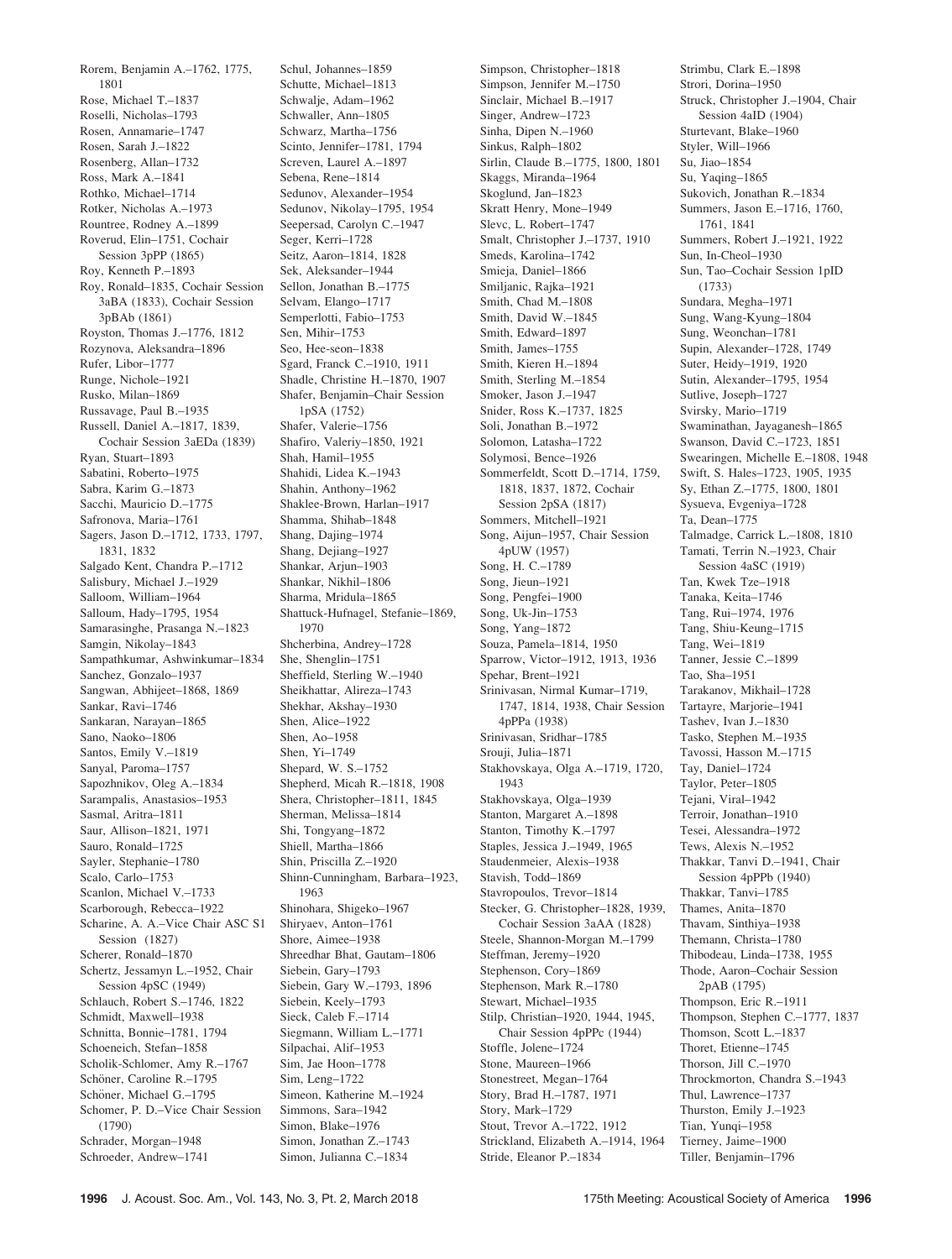Tillmann, Barbara–1749 Tin, Jessica–1923 Tinnemore, Anna R.–1821 Titovich, Alexey S.–1947, Cochair Session 4aSA (1917), Cochair Session 4pSA (1946) Titze, Ingo R.–1842 To, W M–1894 Todd, Bryan D.–1727 Tokgoz, Serkan–1815, 1956 Tollin, Daniel J.–1720, 1785, 1934 Tolnai, Sandra–1846 Too, Gee-Pinn J.–1868 Tracey, Brian H.–1930 Trader, Jason M.–1716 Traer, James–1750, 1816 Trahan, Adam–1844 Tran, Natalie–1750 Tran, Tho N.–1775 Traykovski, Peter–1711 Trent-Brown, Sonja–1850 Tressler, James–1902 Trnka, Marian–1869 Trompette, Nicolas–1910 Tsai, Yu-Ting–1803, 1804 Tsang, Grace Ji Yan–1922 Tsuzaki, Minoru–1747 Tu, Xingbin–1957 Tucker, Benjamin V.–1968 Tufts, Jennifer B.–1780 Turgut, Altan–1831 Turner, Joseph A.–1961 Tuttle, Brian C.–1737 Udhan, Tejal–1747 Ueda, Mari–1864 Uezu, Yasufumi–1965 Underwood, Samuel H.–1765 Urban, Matthew W.–1774, 1802, Chair Session 2aBA (1773), Chair Session 2pBA (1800) Ursin, Bjorn–1926 Uzhansky, Ernest–1799 Valderrama Valenzuela, Joaquin Tomas–1865 Vallier, Timothy J.–1828, 1829 VanDam, Mark–1821, 1971 Van Den Broeke, Matthew S.–1808 van de Par, Steven–1829 Van Engen, Kristin–1921 Van Komen, David F.–1723 Van Nort, Doug–1931 VanTasell, Danne–1742 Varanda, Brenno–1778 Varghese, Leonard–1963 Varghese, Molly–1757 Varoquaux, Arthur–1911 Vasandani, Veera S.–1924 Vasko, Jordan–1940 Vastare, Krishna Chaithanya–1736 Vawdrey, Joshua–1908 Vaziri, Ali–1774 Veeranna, Sangamanatha–1846 Velardi, Laura–1806, 1899 Velik, Karl P.–1751 Vendittis, D. J.– Session (1790) Venegas, Gabriel R.–1712, 1771, 1797 Verhagen Metman, Leonard A.–1820 Verhulst, Sarah–1811, Cochair Session 3aPPa (1845)

Versluis, Michel–1834 Verweij, Martin D.–1717 Vetterick, Matthew–1793 Vigeant, Michelle C.–1824, 1933, 1936 Vigeant, Michelle–1869 Viksit, Kumar–1901 Villa, Mauricio–1752, 1818 Virgin, Lawrie–1817 Viswanathan, Navin–1920, 1953 Vlahopoulos, Nickolas–1867 Voix, Jeremie–1910 Völk, Florian-1812, 1846 Volke-Sepulveda, Karen–1837 Vollmer, Maike–1784 Vorlaender, Michael–1823, 1829 Vos, Hendrik J.–1928 Vu, Hieu-Trung–1751 Waddington, Emily–1821 Wage, Kathleen E.–1723 Wagnac, Eric–1911 Wagner, Caleb M.–1935 Wagner, Garrett–1801, 1929 Wagner, Randall–1905 Wagner, Suzanne–1969 Waheed, Sajal–1750 Wakefield, Gregory H.–1914 Walber, C.– Session (1790) Walilko, Timothy J.–1934 Walker, Brandon–1727 Walker, Ezekiel–1947 Walker, Kerry M.–1847 Walker, Zachary–1841 Wall, Alan T.–1722, 1723, 1935 Wallen, Sam–Chair Session 5aPA (1960) Wallen, Samuel P.–1919, 1947 Walraevens, Joris–1778 Walsh, Edward J.–1897 Walsh, Kenneth M.–Chair Session 3aEAa (1836), Chair Session 3aEAb (1837) Walsh, Timothy F.–1917, 1925 Wan, Lin–1798 Wang, Cuicui–1951 Wang, DeLiang–1940 Wang, Delin–1760 Wang, Emily–1820 Wang, Fangyong–1854 Wang, Haosen–1727 Wang, Jingfei–1958 Wang, Jinjin–1959 Wang, Le–1751 Wang, Lily M.–1765, 1829, 1894, 1895 Wang, Ruihao–1727 Wang, Suiping–1749 Wang, Wenjie–1844 Wang, Wenjing–1819, 1951 Wang, Yan–1958, 1959 Wang, Zeyu–1928 Ward, Kristi M.–1829 Warner, Natasha L.–1920, 1921 Wartzok, Douglas–1769 Washington, Jonathan N.–1966 Washington, Paul A.–1966 Waters, Zachary J.–1973, Chair Session 5aSP (1972) Watrous, Jacob–1794 Waxler, Roger M.–1808 Wayant, Nicole M.–1937

Wayland, Ratree–1919 Webb, Douglas C.–1762 Webb, Jeremy–1801, 1901 Weber, Jonathan R.–Cochair Session 1pID (1733) Weber, Raymond J.–1737 wei, zhuoqun–1958 Weise, Michael–1768 Wendt, Torben–1829 Werner, Lynne A.–1814, 1944 Wesarg, Thomas–1939 Whalen, D. H.–1756, 1907, 1968 Wheeler, Paul A.–1842 Whitaker, Rodney W.–1781 White, Paul–1864 White, Ruth–1829 Whiteford, Kelly L.–1944 Whitfield, Jason A.–1870 Whitney, Mathew A.–1713 Whitney, Matt–1765 Whitt, Christopher–1831 Wiegrebe, Lutz–1813 Wieland, Elizabeth–1822 Wiest, Tyler J.–1947 Wilbanks, Eric–1922 Wilbur, Jed–1780 Williams, James C.–1834 Williams, Kevin–1854 Williams, Stephanie M.–1949 Wilson, Alyson G.–1937 Wilson, D. K.–1740, 1759, 1808 Wilson, D. Keith–1740, Cochair Session 1aPA (1716), Cochair Session 1pPA (1739) Wilson, Michael B.–Cochair Session 2aSC (1786) Wilson, Michael–1786, 1788, 1898 Wilson, Preston S.–1712, 1760, 1770, 1771, 1796, 1797, 1832, 1840, Cochair Session 2aAOa (1769), Cochair Session 2pAO (1797) Windmill, James F.–1777, 1796, 1858 Winker, D. F.–Vice Chair ASC S12 Session (1792) Winn, Matthew–1816, 1847 Wixom, Andrew S.–1716 Wojtczak, Magdalena–1915 Wolf, Rachel–1869 Wolfe, Douglas E.–1716 Wolters, Florian–1742 Wong, Kainam T.–1723, 1872, Cochair Session 1aSP (1722), Cochair Session 1pSP (1758), Cochair Session 3aSP (1851), Cochair Session 3pSP (1871) Wong, Louis–1738 Wong, Puisan–1849 Woo, Jonghye–1966 Woodruff Carr, Kali–1950 Woolworth, David S.–Cochair Session 2aAAb (1766) Worthmann, Brian M.–1955 Wright, Beverly–1751, 1950, 1952 Wu, Amy–1748 Wu, Kuangcheng–Cochair Session 3pSA (1867) Wu, Tianming–1835 Wu, Xinchun–1820 Wu, Yunan C.–1963

Xiang, Ning–1713, 1724, 1851, 1863, 1896, Cochair Session 1aNS (1713), Cochair Session 1pAA (1724) Xiao, Jinjun–1744 Xiao, Yao–1873 Xu, Buye–Cochair Session 2pSP (1822) Xu, Chao–1845 Xu, Chenliang–1813 Xu, Janet L.–1913 Xu, Xiaomei–1957 Xue, Gretchen–1814 Xue, Yutong–1715 Yadav, Manuj–1725 Yakubovskiy, Alexander–1795 Yang, Byunggon–1870 Yang, Luhui–1727 Yang, Meng–1954 Yang, Yiqun–1774 Ye, Dezhuang–1732 Yeatman, Jason D.–1819 Yildirim, Yalcin–1806 Yin, Jingwei–1958 Yiu, Billy Y.–1930 Yiu, Suki–1967 Yoho, Sarah E.–1821, 1943 Yoshovska, Mariya–1970 Yost, Ryan–1859 Yost, William–1814, 1815, 1916, Chair Session 3aPPb (1848) Young, Adam–1898 Young, Jacey G.–1837 Young, Samantha A.–1908 Young, Sarah M.–1789 Yousefzadeh, Behrooz–1917 Yu, Alfred–1930 Yu, Chengzhu–1868 Yu, Luodi–1749 Yu, Tzu-Ling J.–1822 Yu, Xinyue–1976 Yue, Yimei–1732 Yuzawa, Akiko–1777 Zaccherini, Rachele–1713 Zagadou, Brissi–1934 Zagala, Franck–1824 Zahorian, Stephen–1956 Zahorik, Pavel–1939 Zaunschirm, Markus–1824 Zechmann, Edward L.–1935 Zeh, Matthew C.–1771, 1832 Zeng, Jiajing–1749 Zhan, Andong–1820 Zhan, Fan–1958 Zhang, Ju–1787 Zhang, Junjian–1718 Zhang, Junming–1976 Zhang, Likun–1799 Zhang, Min–1847 Zhang, Peiran–1753 Zhang, Tao–1743, 1744, 1745, Cochair Session 1pPPa (1742) Zhang, Weifeng G.–1926, 1975 Zhang, Xiaoming–1776, 1803, 1901 Zhang, Yang–1746, 1749, 1816, 1953, 1962 Zhang, Yifeng–1959 Zhang, Yiming–1976 Zhang, Yisi–1787 Zhang, Yiyun–1937 Zhang, Yu–1951